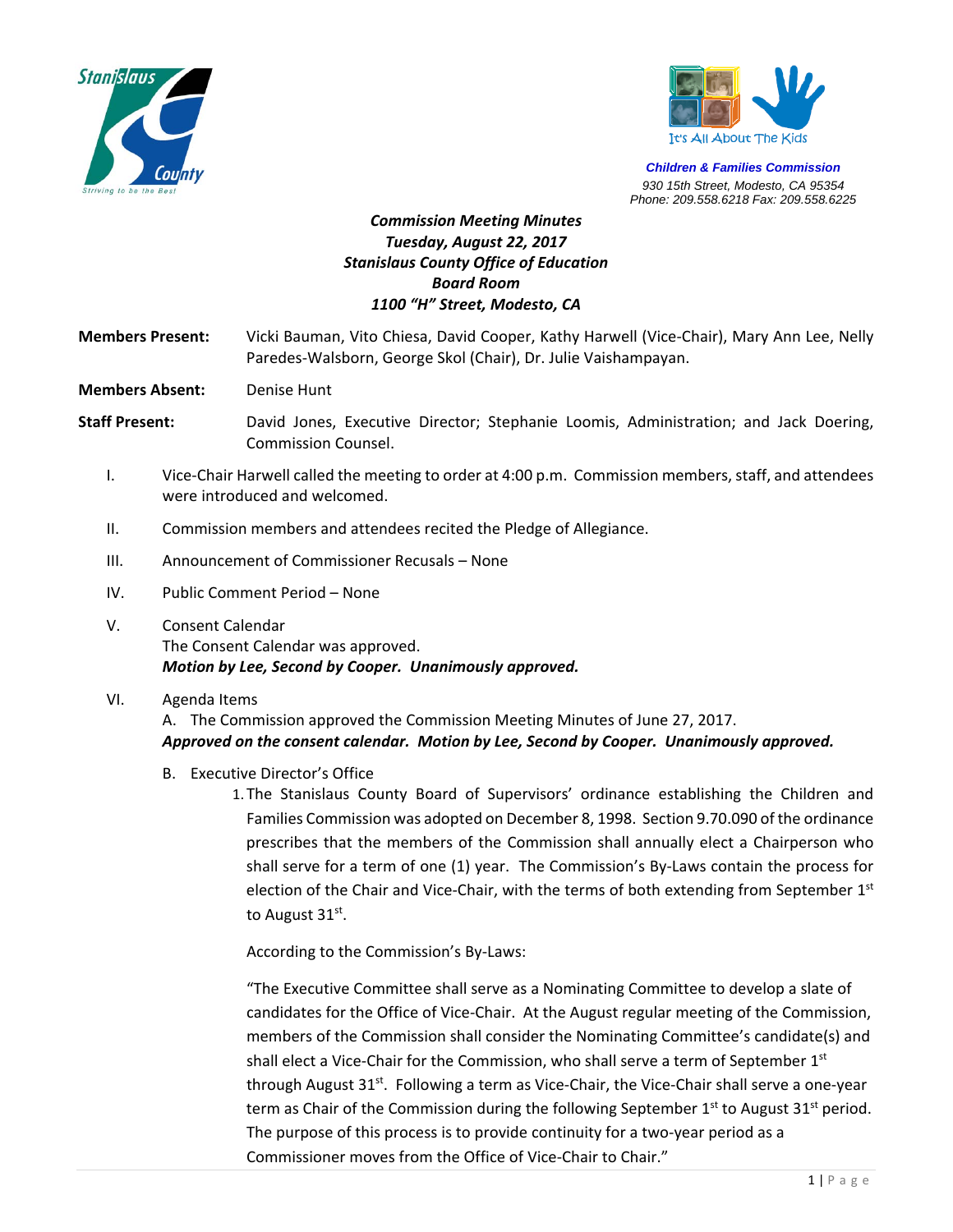"In the interests of promoting community involvement, it is the goal of the Commission to alternate the Chair between community representatives and County representatives. It is recognized that unanticipated and unplanned changes in Commission membership may affect the Commission's ability to attain this goal."

In accordance with these provisions, the Commission's current Vice-Chair, Kathy Harwell, automatically assumes the Office of Chair on September 1, 2017. The Executive Committee of the Commission serves as the Nominating Committee and recommends Nelly Paredes‐ Walsborn for the Office of Vice-Chair for a term to commence on September 1, 2017. Per Commission By‐Laws, following her term as Vice‐Chair, Ms. Paredes‐Walsborn would then serve a one‐year term as Chair of the Commission.

The Executive Committee recommendation to elect Nelly Paredes‐Walsborn as Vice‐Chair was approved.

*Motion by Chiesa, Second by Lee. Unanimously approved.*

2. The Commission heard a presentation from Susan Beasley, the Executive Director of the Parent Resource Center. Susan shared an update on the work being done at the Parent Resource Center. The Commission thanked her, her staff and their Board of Directors for the ongoing service to the Community.

Chair Skol arrived at 4:16 p.m.

- 3. The Commission heard a presentation on the Focus on Prevention initiative from Stanislaus County District Three Supervisor Terry Withrow and Ruben Imperial from the Stanislaus County Chief Executive Office. They shared an update on the work being accomplished by the Focus on Prevention work group and the initiative's future areas of focus. The Commission thanked them for the presentation and the important work they are doing in the community.
- *C.* Committee Reports *Approved on the Consent Calendar. Motion by Lee, Second by Cooper. Unanimously approved.* 
	- 1. The Commission accepted the minutes for the Executive Committee meeting held on August 16, 2017.
- II. Correspondence None
- III. Commissioner Reports None
- IV. Staff Reports
	- David thanked the Commission's partners for participating in a process improvement effort regarding the Family Development Matrix assessment. FRC partners met with Commission and Community Services Agency staff for a teleconference with the FDM consultant to discuss process concerns and questions. Commission staff has since met with CSA staff to discuss a path forward and will come back to FRC representatives for resolution.
	- David reported that Prop 10 revenue continues to be volatile. While revenue for FY 2016‐2017 came in slightly over budget, May revenue was significantly lower than it's been historically with June showing a slight recovery. Staff will be watching the revenue closely going forward.